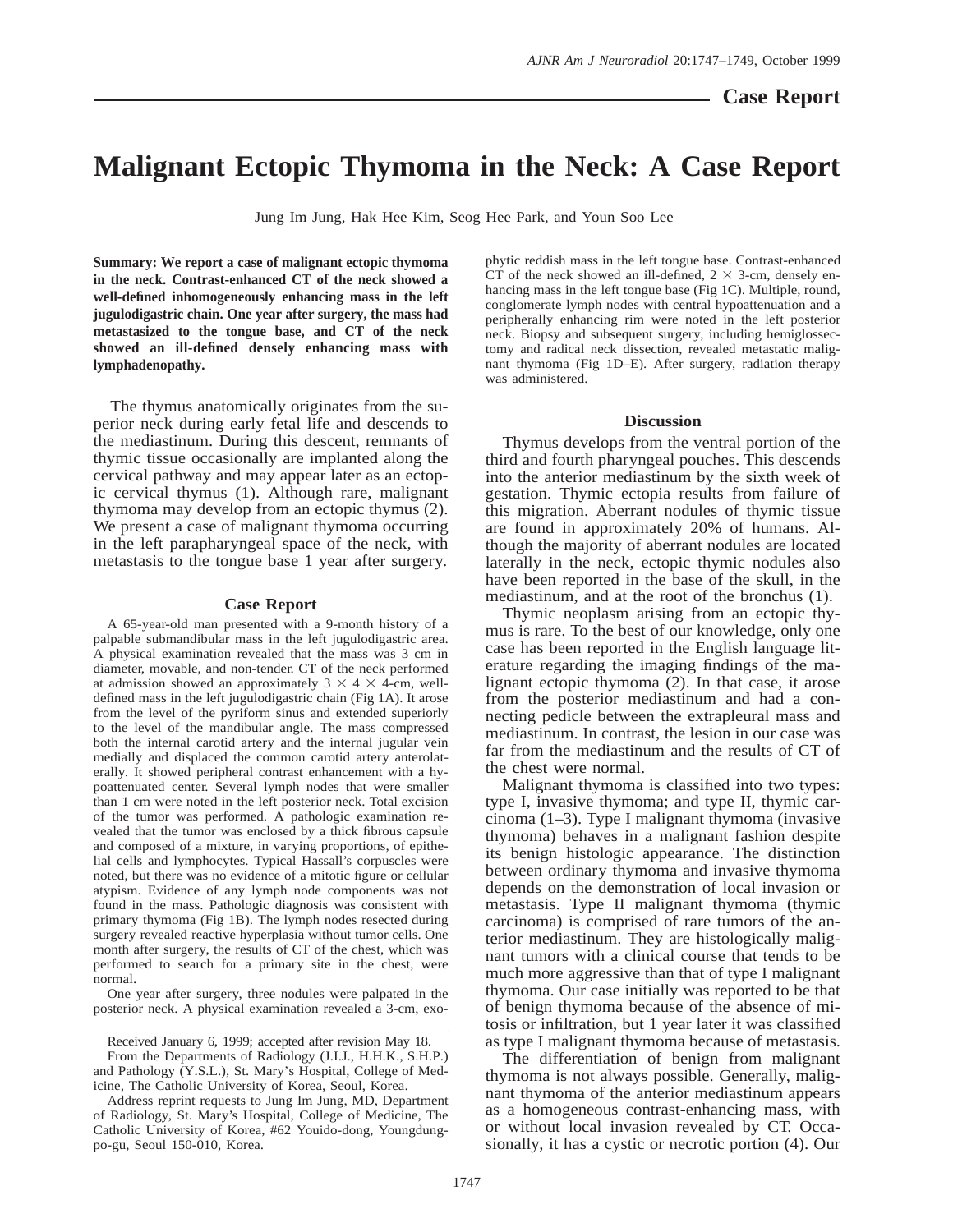

FIG 1. Contrast-enhanced CT scan of the neck shows a well-defined, round mass in the left jugulodigastric area (arrows). The mass enhances peripherally with central hypoattenuation. It compresses the internal carotid artery medially. Two lymph nodes of less than 1 cm in diameter were also noted in the posterior neck. No evidence of abnormality was seen in left tongue base.

FIG 2. The tumor is composed of a mixture, in varying proportions, of epithelial cells and lymphocytes. Hassall's corpuscle, which is typically demonstrated in thymoma, is noted ( $arrow$   $\overline{a}$  magnification,  $\times$ 40).

Fig 3. Follow-up contrast-enhanced CT scan of the neck, obtained 1 year after surgery, shows a  $2 \times 3$ -cm, ill-defined mass in the left tongue base (arrows). This mass is isodense to the tongue muscle. Several conglomerate nodules are noted in left posterior neck (arrowheads), which show central hypoattenuation with peripheral rim enhancement.



FIG 4. A, Low magnification view of the tongue mass (×40) shows ill-defined infiltrative solid tumor. Tongue tissue, including muscle and salivary gland, is noted inferiorly.

 $B$ , High-magnification view of the tongue mass ( $\times$ 200) shows epithelial cells and Hassall's corpuscles. The tumor is more aggressive than primary neck mass and shows some mitosis (arrowheads).